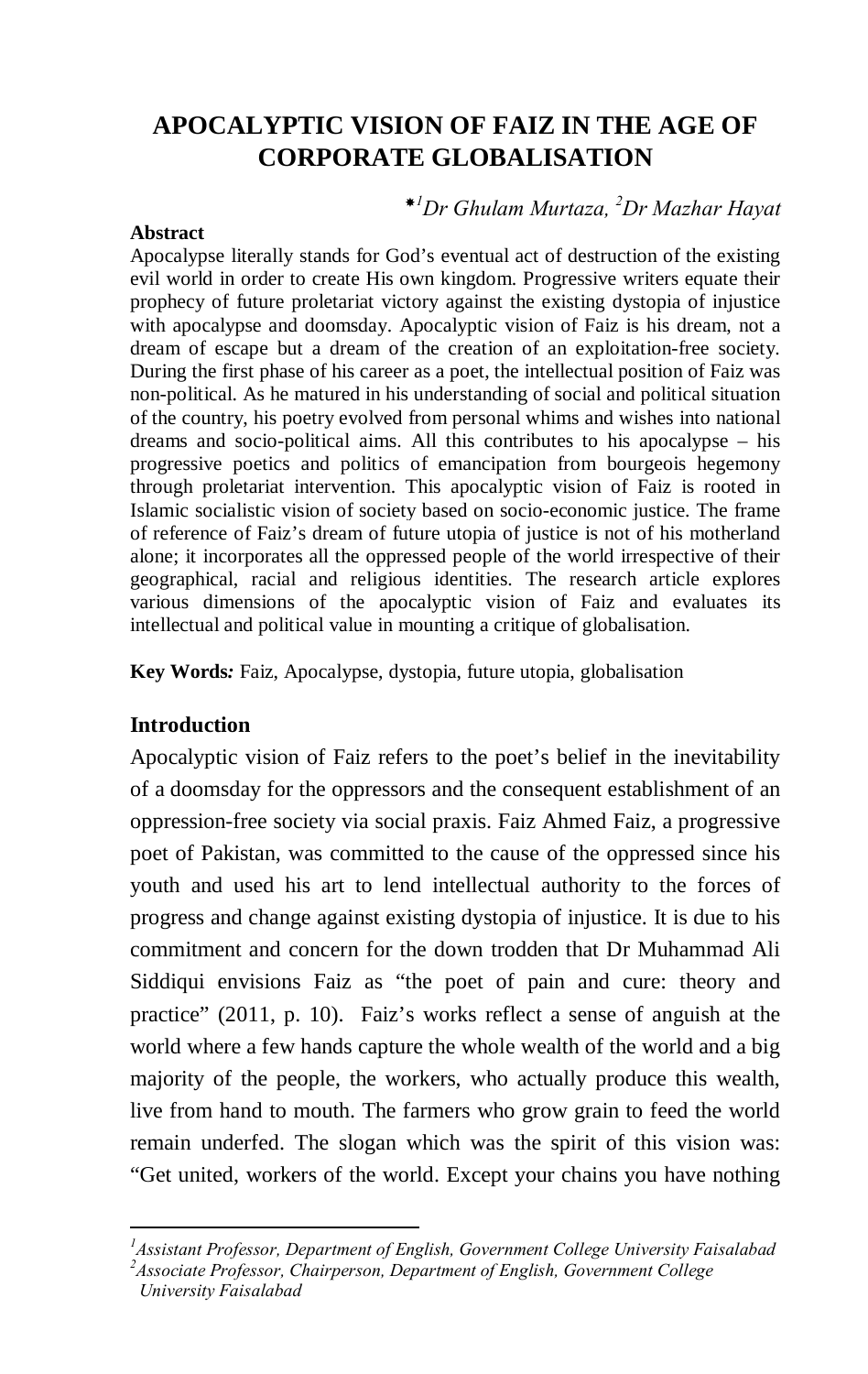to lose and everything to gain" (Riaz, 2009, p. 6). Pushed by this vision, great Russian Revolution occurred in 1917. The Russian King was deposed and Russian landed aristocracy was smashed to create a new kind of society. Similar dream affected the intelligentsia in the Subcontinent which motivated the writers to create literature of social content.

Faiz was born and bred in a locality of broken narrow streets where the people lived in small, dingy houses. There was also a small garden but piles of rubbish and refuse lay everywhere. Faiz told in an interview, "moonlight transformed the whole scene of these dingy houses" (Riaz, 2009, p. 3). This moonlight is Faiz himself wishing to bring about a change in the life of these down-trodden people:

> Dedicated To windows, To winding streets and old neighbourhoods, Where the moon comes down at night, Becoming one with their unclean dust, In an act of purification. Streets in whose shadows rise muffled cries, The fragrance of cascading hair, The burnt smell of unfulfilled desire.

> > (tr. Hassan, 2006, pp. xix-xx)

Faiz never lost faith in the eventual victory of the masses whatever the political realities he had to face. His conviction that a bright future shall come, could never be shaken. In the words of I. A. Rehman, "As far as Faiz is concerned, he has never any doubt about the vision of a society of free and equal men nor about his uninterrupted pursuit of this ideal" (1984, p. 74). Faiz's apocalyptic vision is a dream of an ideal era for which he struggled throughout his life. It is a dream of a free and just society where there is no exploitation of the weak at the hands of the powerful, where dignity of labour prevails and the differences between haves and have-nots do not crush the sensibility of the lower strata of society. Faiz's apocalypse is a time and space where the workers can earn their bread honorably, where the labouring hand, the expression of creativity, the spirit of constructivity, is honored as an asset.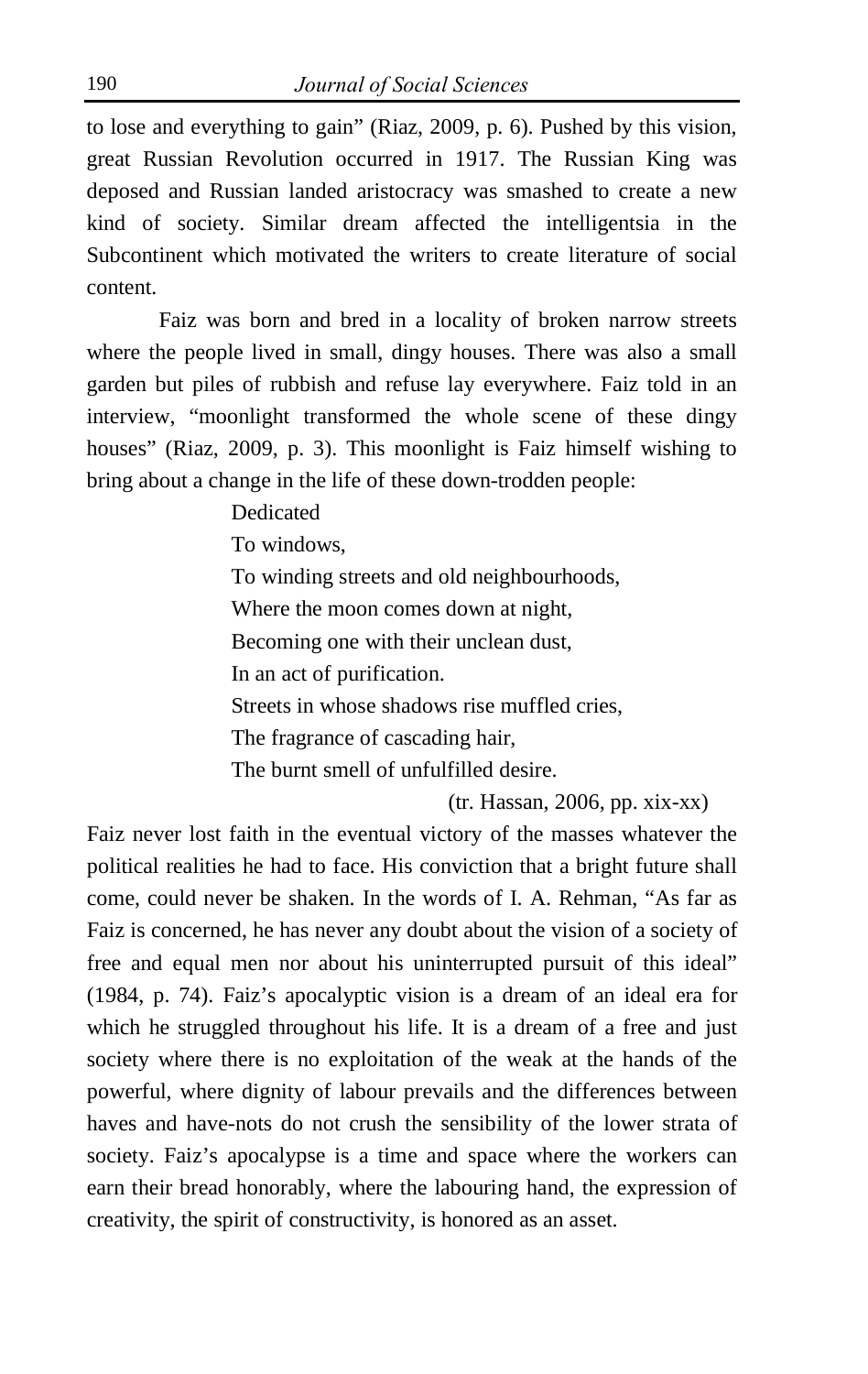#### **Shift from Romantic Subjectivism to Apocalyptic Vision in Faiz**

With the advent of Faiz on the literary scene, the literary plain was dominated by the tendency to consider literature as a leisurely reading. Faiz like his contemporaries was fascinated by Russian classical writers i.e. Pushkin, Dostoevsky, Turgenev, Tolstoy and Chekhov. In the subcontinent, the literary plain was dominated by the intellectuals like Hasrat Mohani, Josh Maleh Abadi, Hafeez Jalendhari and Sajjad Haider. Faiz used art to express his unrequited love. However, the literary scene underwent a radical change in the wake of World Economic Depression of late 1920s. In his book *Dast-e-Tah-e-Sang* (Duress, 1965), Faiz gave a detailed sketch of the content of his poetry and the progressive movement. The poet says:

> From 20s to 30s was an era of a strange economic and social casualness, comfort and ease. But we had hardly enjoyed a glimpse of the era when all this beauty vanished. Then international economic crisis took its hold on the Subcontinent as well. The big guns of college life were forced to wander from street to street to earn their livelihood. These were the days when children suddenly forgot to laugh. Penniless farmers left their fields to find labour in cities. In 1934 we completed our college education and in 1935 progressive movement was founded. Labour movements started and paved way for new schools of thought. (In Hussain, 1994, pp. 38-39)

To add to it, in 1930 three labour leaders of labour movement were hanged in Meeruth. This sad incident precipitated the formation of *Anjman-e-Traqqi Pasand Musannafeen* (Progressive Writers' Association) in 1935 under the presidency of Prem Chand. Dr. Sayyed Abdullah outlines the progressive manifesto as follows:

- 1- Expression of truth and reality
- 2- Realization of beauty in life and the world
- 3- Promotion of the values related to man's material prosperity
- 4- Resistance to imperialism and struggle against slavery and subordination
- 5- Opposition to superstition. (1974, pp. 173-174)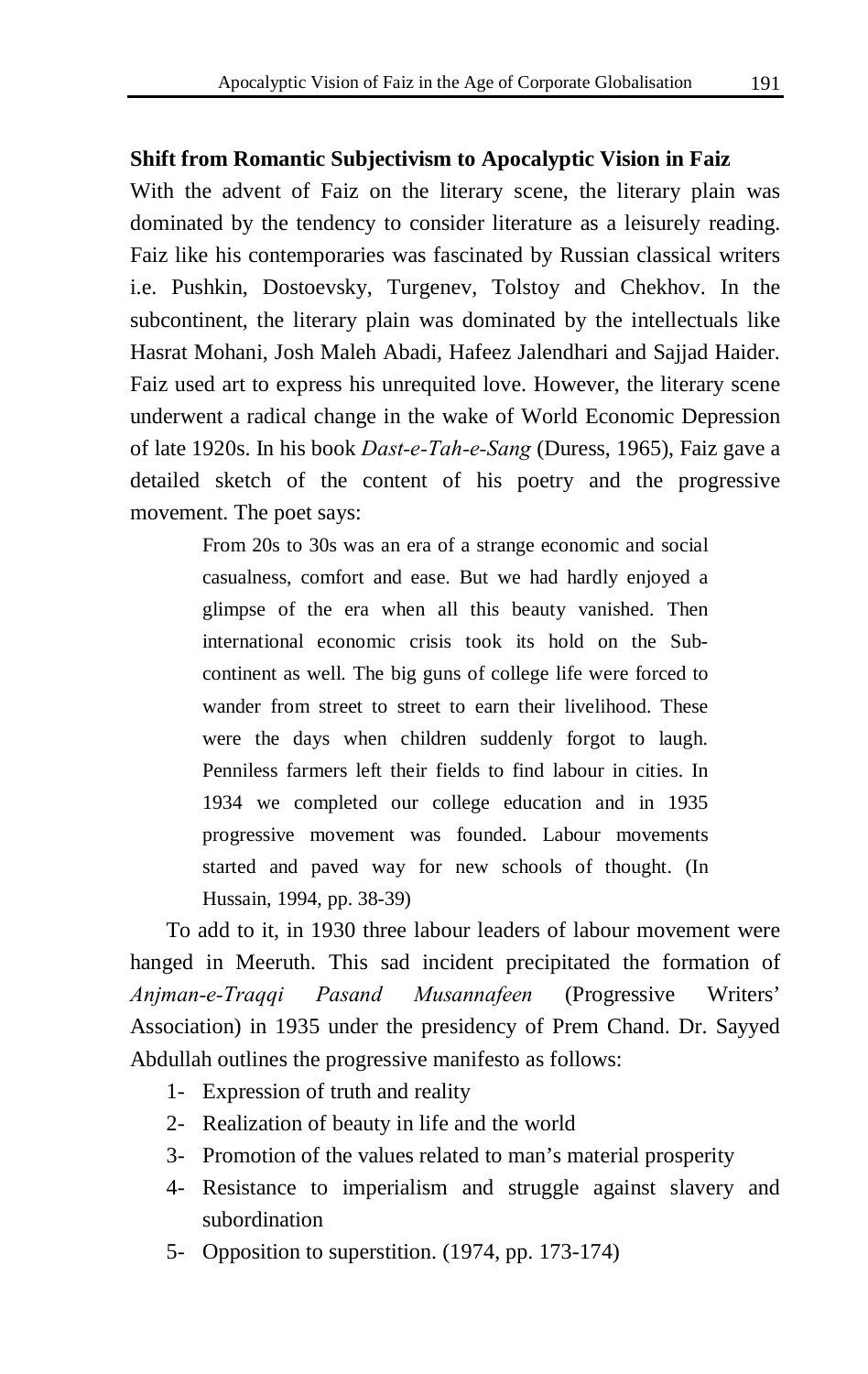This movement and this ideology of the movement raised some questions in Faiz's mind which became permanent part of his poetic sensibility. His joining *Anjman-e-Traqqi Pasand Musannafeen* (Progressive Writers' Association) was "not a mere formal membership of a political organization; it was a lasting relationship of an agonized heart and enlightened mind with ideas of justice and equality" (Riaz, 2009, p. 7).

Faiz's dream can be chalked out as a place where:

- i. there is Freedom to speak one's mind without feeling afraid and to speak one's language without feeling abased; (Majeed, 2008, p. 24)
- ii. there is Freedom from the British and the Bania … (because they) supported everything that was undesirable in our social and economic existence; (p. 24)
- iii. there are no dominative influences of vested interests opposed to any social change; (Majeed, 2006, p. 81)
- iv. the society is free from social inequalities and underprivileged majorities are not marred by permeation of apathy, indifference, and fatalism; (p. 85)
- v. the creative potentialities of regional art and culture are not allowed to wilt and die to let the people find themselves with nothing to synthesize; (p. ix)
- vi. the idea which inspired our struggle is given a practical shape and the way of life which we dreamt and for which we worked for years, becomes a reality; (p. 39)
- vii. the people don't have to fight and suffer and die to rid their lives of the terror of official oppression and unjust law, the in-roads of the usurpers of freedom; (Majeed, 2006, p. 26)
- viii. there is no organized opposition to whatever is done or undone in the people's name, and the government does not seek to arm itself with unusual power of oppression; (p. 28)
	- ix. the people's hard won freedom is not snatched away by securely sealing their lips; (p. 29)
	- x. the law breakers do not become the law givers of the community; (p. 36)
	- xi. the common man's life is not to be a drudgery of poverty, hunger and one long continuous frustration; (p. 38)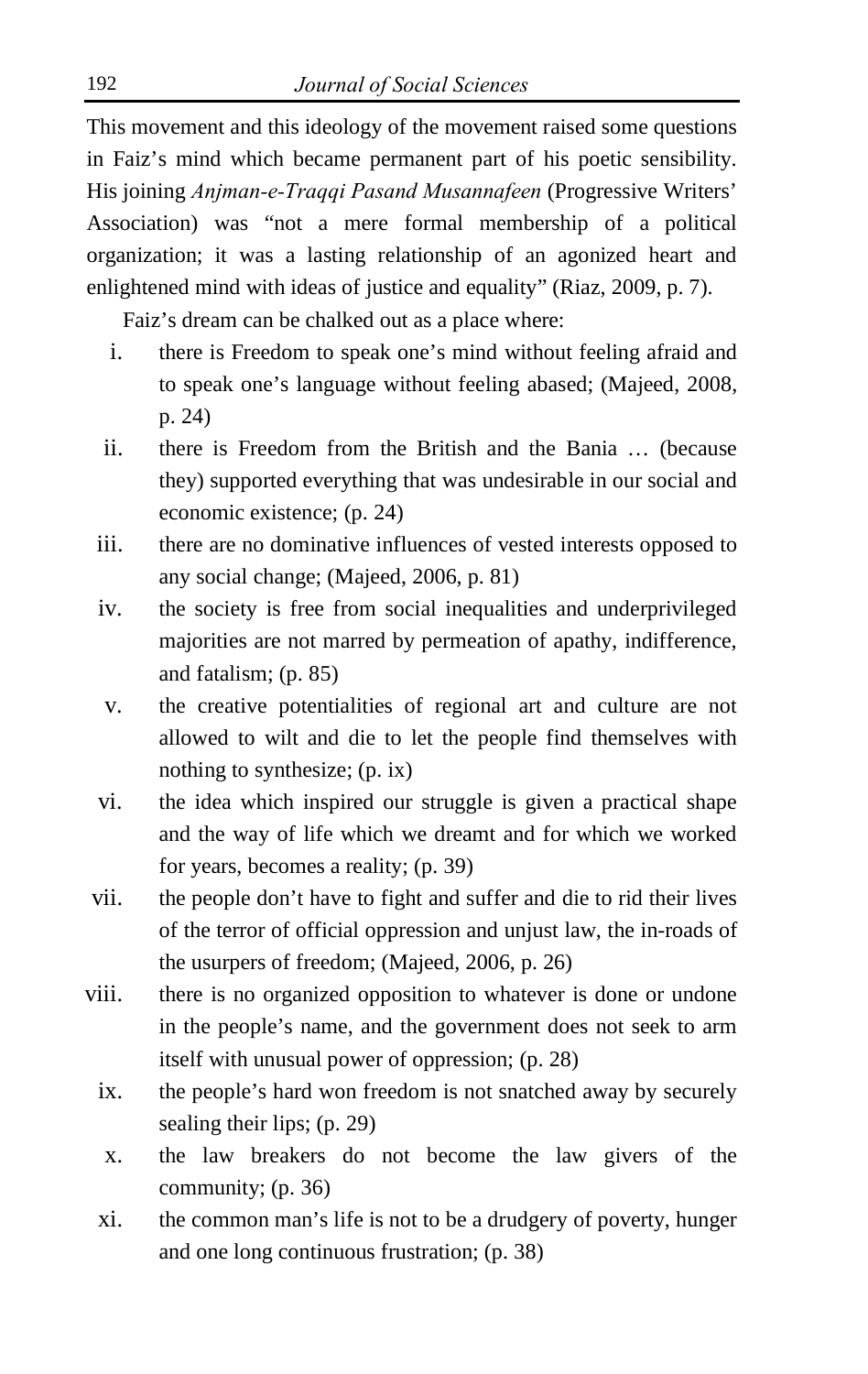xii. the people (live with) dignity and happiness for which the Quaide-Azam strove, to equip them with all the virtues that the nobility of freedom demands and to rid them of fear, suffering, and want that have dogged their lives through the ages (Majeed, 2008, pp.  $ix-x$ ).

 Furthermore, Faiz's dream as it is expressed in his prose bears no tinge of personal dreams or desires, not even imaginatively. He only makes himself mouthpiece of the people. He is straightforward and does not mince words in rejection of the forces functioning against the interest of the people:

Once we get rid of this destruction combine, the people said, we shall be able to sweep all minor obstructions aside – the stupid, vainglorious feudal grandee, fub-thumping obscurantist demagogue, the tyrannous police man… the corrupt official … we shall march forward, the people said, led by the best among us, and on *pukka* roads running straight to various well defined destinations. (Majeed, 2008, p. 24)

Faiz's dream is a common man's dream. His romantic rebellious vision is the vision for the livability of a lay man, not for imaginary and fanciful weaving of a dream world of unheard of and unseen luxuries. It is a dream of bread and butter, not of butter and butter, a dream of a nook and a cottage, not of magical casements near a foamless sea:

> Who cares for Wealth or power. All we want Is honourable bread And something

To cover our nakedness.(tr. Kamal, 2006, p. 180)

The starting point of Faiz's dream is definitely Pakistan but then it transcends social and geographical boundaries to go beyond Pakistan. Faiz is never vainglorious to be a universal poet, to be the poet of man. He is very clear about which man he is to write and he is equally clear in his expression. In the conclusion of the *Unicorn and the Dancing Girl*, a blank verse script written for short documentary on Mohinjo Daro, Faiz says:

> And yet/Time present is still time past In faces/In places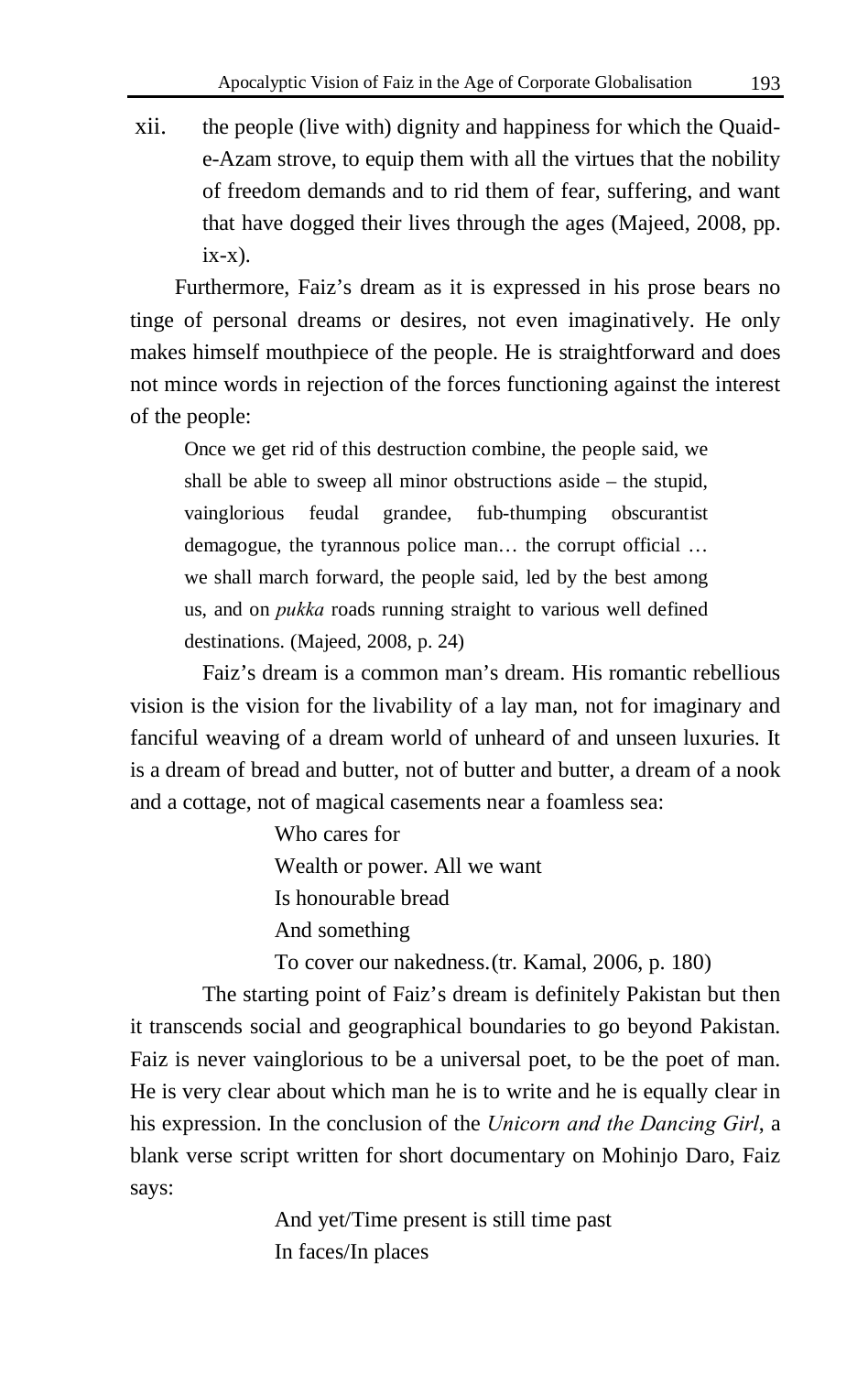In custom and ritual and the grave of the nameless saint In hunger and want and pain and the withering of age With the travail, and hope, and joy and apprehension. And its birth in Pakistan as elsewhere in The newly liberated countries of Asia/ And Africa Is as yet only a small flag of freedom Raised against The hundred and embattled host of Fear and want and hunger and/ Pain And the death of human hearts.(tr. Majeed, 2006, p. 132)

#### **Apocalyptic Vision of Faiz**

Apocalyptic vision of Faiz is inherent in his view of history as a class struggle. Faiz repudiates bourgeois realistic tradition in literature which tries to perpetuate existing capitalistic hegemony. His realism is dialectical realism in which present is a part of temporal process. Faiz's realism incorporates understanding of individual consciousness in terms of social relations and class struggle for dominance over means of production. Faiz identifies:

> Three elements which determine the quality and worth of the art. The three elements are: i) subjectivism ii) external social realities surrounding the poet iii) universality based on the perception of the contemporary situation. External social realities surrounding the poet need to be studied through awareness of the past and universality refers to the futuristic vision based on the understanding of past and present world. (1984, p. 105)

Faiz rejects bourgeois narrative of enlightenment and depicts history as a perpetual conflict between the oppressors and the oppressed. In his speech in Moscow on the eve of Lenin Peace Prize, Faiz encapsulated this class conflict in the following words:

> There has always been a struggle between people who believe in progress and the evolution of the human beings and people who want to prevent progress and evolution. The struggle between people who want humanity to progress and those who want it to regress has been going on for centuries and is even present in our time. (In Sohail, 2011, p. 54)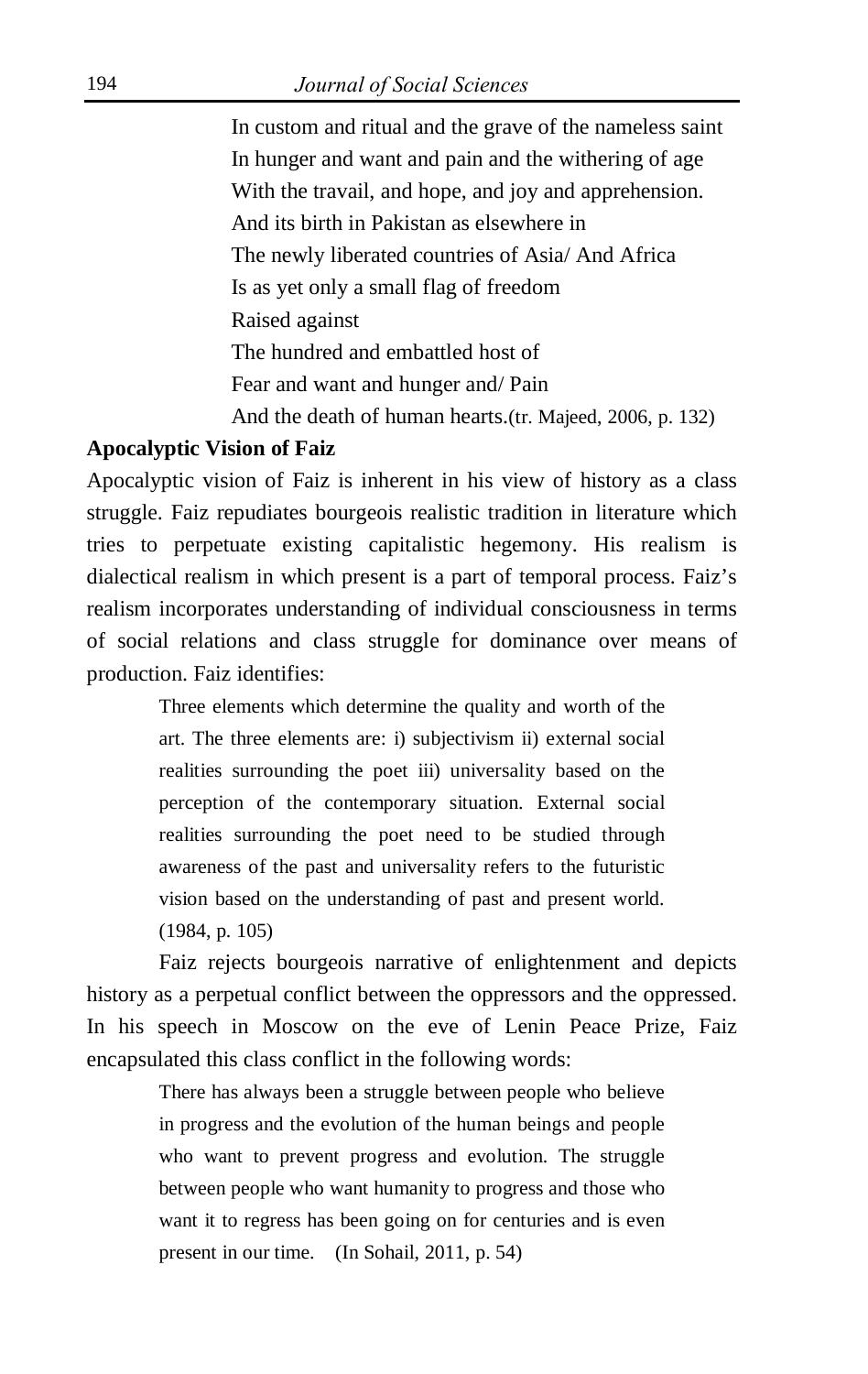For Faiz, the function of poetry has always been to motivate the people for social praxis, to mobilise them to resist the forces of exploitation and injustice, and to anticipate a bright future via people's struggle. In "Nisar Main Teri Galyon Kay" (To the Streets of My Land), Faiz projects dialectical view of human history in the following words:

> But man has always fought oppression The oppressor's ways haven't changed Nor the ways of those of fight back Our flowers have always bloomed through fire Oppression never wins, and we never lose

> > (tr. Khalid Hasan, 2006, p. 204)

Faiz is constantly face to face with unbearable cruelties at the hands of the strangers but he is consistent in his determination not to let them remain permanent. He is the poet of the music of the dawn. Dawn becomes recurring metaphor and motif in his poetry. Dawn stands for his apocalyptic dream. It connotes the political prosperous future of the people for which he struggled the whole of his life. His poetry written in jail speaks for his indomitable will and his love for his people and his country and his untiring, patient wait for the dawn. In "Zindan ki Ek Sham" (A Prison Nightfall), the poet says:

> One thought keeps running in my heart - Such nectar life is at this instant, Those who mix the tyrants' poisons Can never, now or tomorrow, win. What if they put the candles out That light love's throneroom? Let them put out The moon, then we shall know their power.

> > (tr. Kiernan, 1971, p. 191)

Recurring use of future tense suggests Faiz's waiting for the time, the day and the space of realization of his dreams. He waits for the masses to rise up to demand vengeance from the perpetrators of cruelty against the victims. The poet says:

> All appeals for mercy – All blubbering excuses – *Will* be spurned aside. Patrons and influential friends *will* be of no use.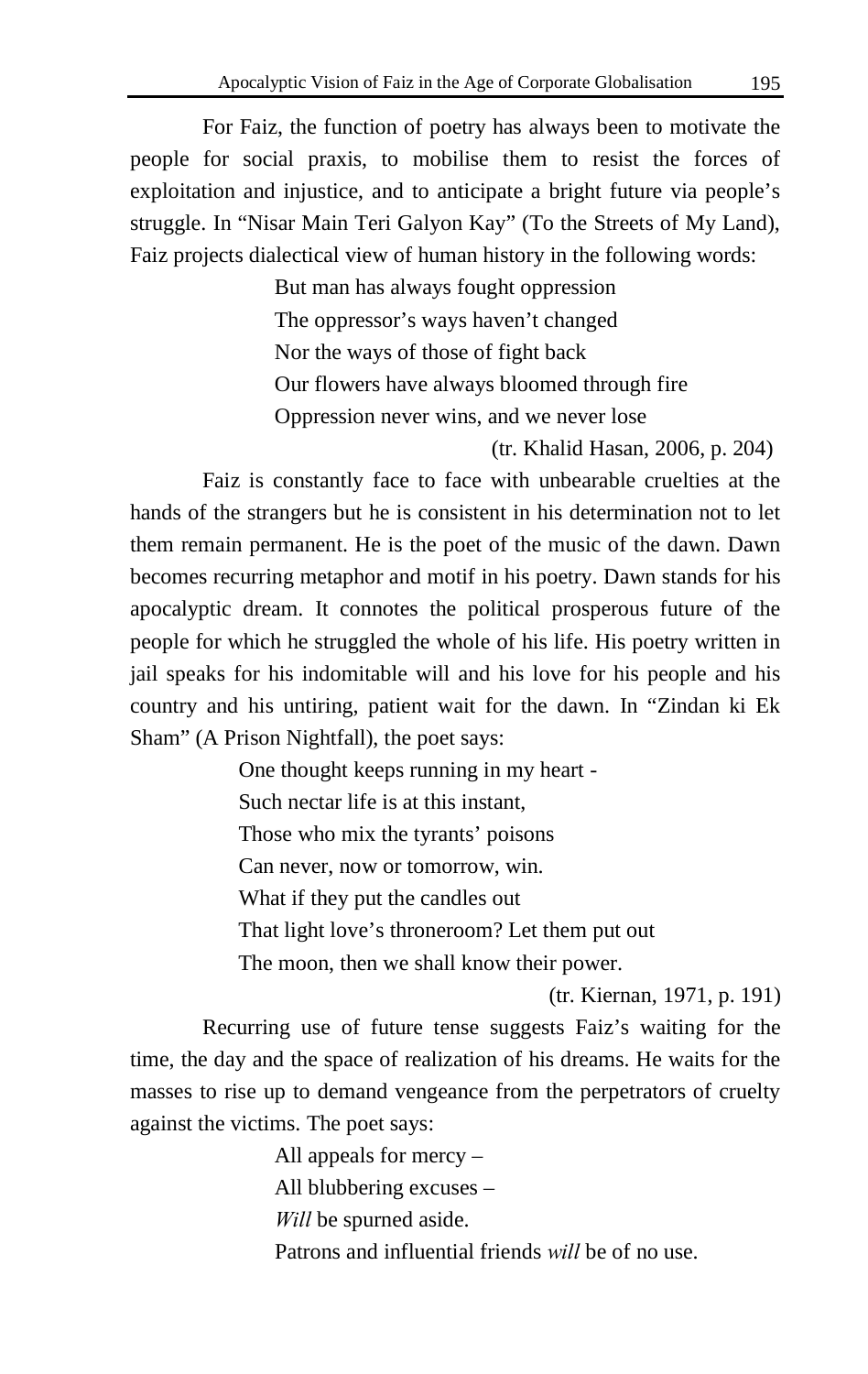Reward and punishment *will* be dispensed here. Here *will* be hell and paradise Here and now *will* be the Day of Judgment.

(tr. Hassan, 2006, p. 158)

Faiz has staunch conviction that the day will come when the pain will leap up like a flame and the heart will pulsate with the love of lines and images of destination. The moment shall come for which he has been waiting impatiently. The poet knows that the journey is fraught with trials and tribulations. The night is long and depressing but he comes up with all his fury and flaming sword of wrath to rejuvenate life with full power and passion because, he is sure, the day will come:

> For surely, somewhere beyond these walls Waiting in the dark Is an army of men, our tribesmen and kin. The dancing flames *will* show them where *we*'re They may not reach *us*, but *we shall* hear them call our name And then *we shall* know when the morning is to break.

> > (tr. Hassan, 2006, p. 192)

#### **Islamic Orientation of Faiz's Apocalyptic Vision**

Apocalyptic vision of Faiz is rooted in his Islamic beliefs of equality and social justice, reward and punishment. He disagrees with the notion that socialism is an anti-religious politico-economic ideology. He also rejects obscurantist clerics' propaganda against socialism as an anti-Islamic ideology. The historical utopia of Faiz takes its inspiration from the Scriptural truths of the vicegerency of man and the decree of the Doomsday as ordained in the Holy Quran. In the poetry of Faiz, consolation about the victory of the masses and the day of reckoning  $- a$ kind of future utopia is in actuality the future resurgence of pre-lapsarian era. In "Rabba Sachaya" (Supplication), the narrator of the poem who is a farmer reminds his 'Rab' (Allah) of His promise of vice-regency of man on earth because the world in which he is living is not based on the principles of equality and justice for all. The poet says:

> God- You had promised Earth's vicegerency to man.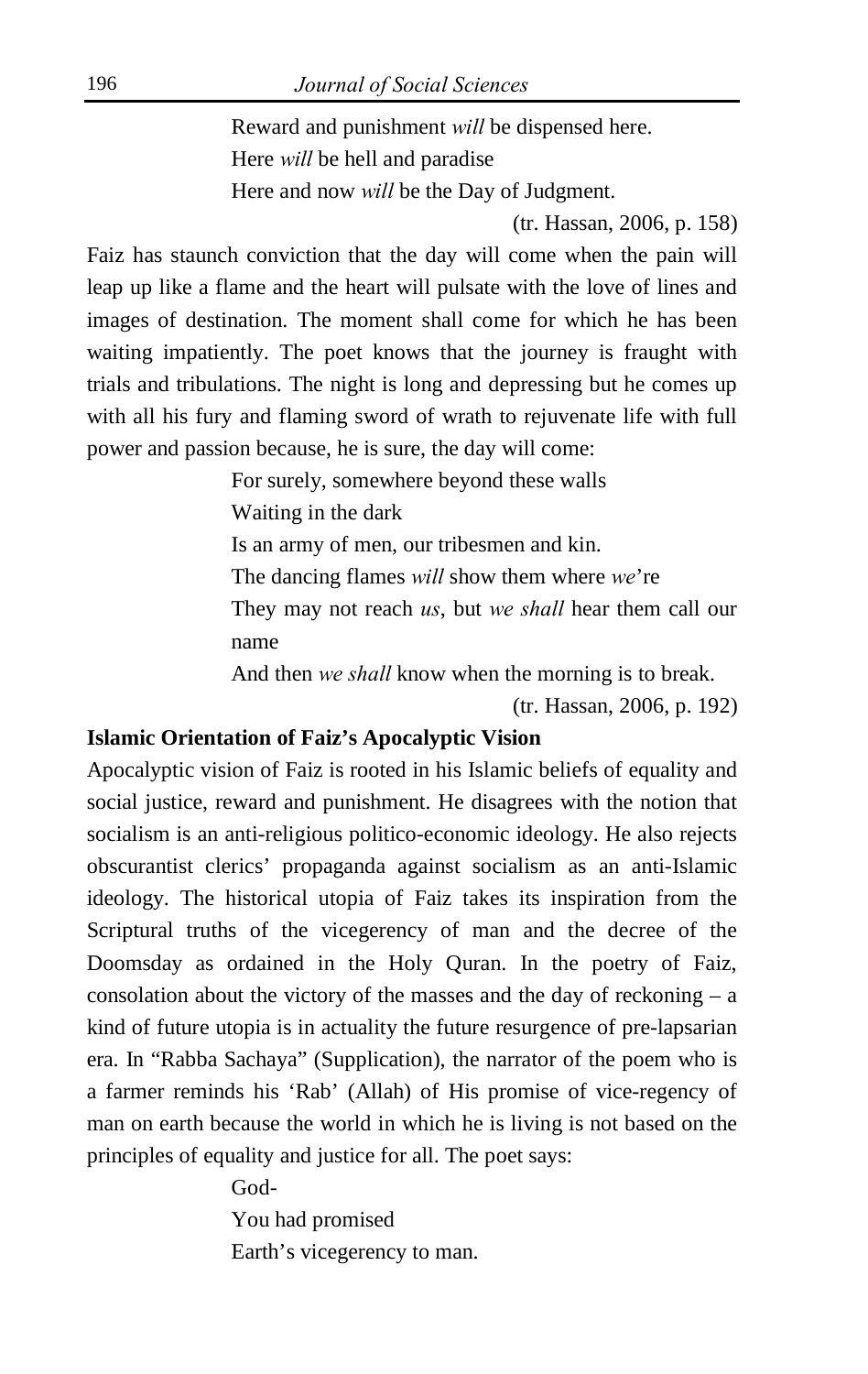Grace abounding

And dignity. (tr. Kamal & Hasan, 2006, p. 180) The farmer also protests over God's indifference to the sufferings and miseries of his viceregent in this dystopia of injustice. He also criticizes the coercive role of repressive state apparatuses in forcing complicity from the masses. He takes exception to the validity of concentration of resources in few hands. He does not demand palatial luxuries but pleads for individual's self-sufficiency and dignity. He is even ready to challenge God, if his creator does not listen to his outcry:

> If you (God) accept our plea We'll do Whatever you say. If not, we'll look for another God

> > (tr. Kamal, 2006, p. 180)

Likewise, Faiz's apocalyptic vision is also accentuated by the promise of the Day of Judgment where the innocent (oppressed) will be rewarded and the oppressors will be chastised. Faiz's faith in the Day of Judgement is best represented in "Hum Dekhain Gay" (We shall See). The poet says:

> We shall live to see, So it is writ We shall live to see

…………………………

When the earth will dance

Beneath the feet of the once enslaved;

And heavens'll shake with thunder

Over the heads of tyrants. (tr. Hasan, 2006, p. 230)

As socialistic vision of Faiz grew broader and intenser and the poet became more involved in Palestinian and African liberation movements, the use of Quranic diction increased tremendously in his verse. It seemed that the religious fervour in Faiz which was ignited by his teachers – Molvi Ibrahim Mir Sialkoti and Molvi Mir Hassan Sialkoti – was reborn. So, his Marxism is an extension, not a transgression from his religious upbringing. In his earlier political verse, Faiz used mild words such as 'Princess of City of Life' for Divine Power but in his later poetry like *Sar-e-Waadi-e-Sina* (The Valley of Sinai) and *Sham-e-Shahr-*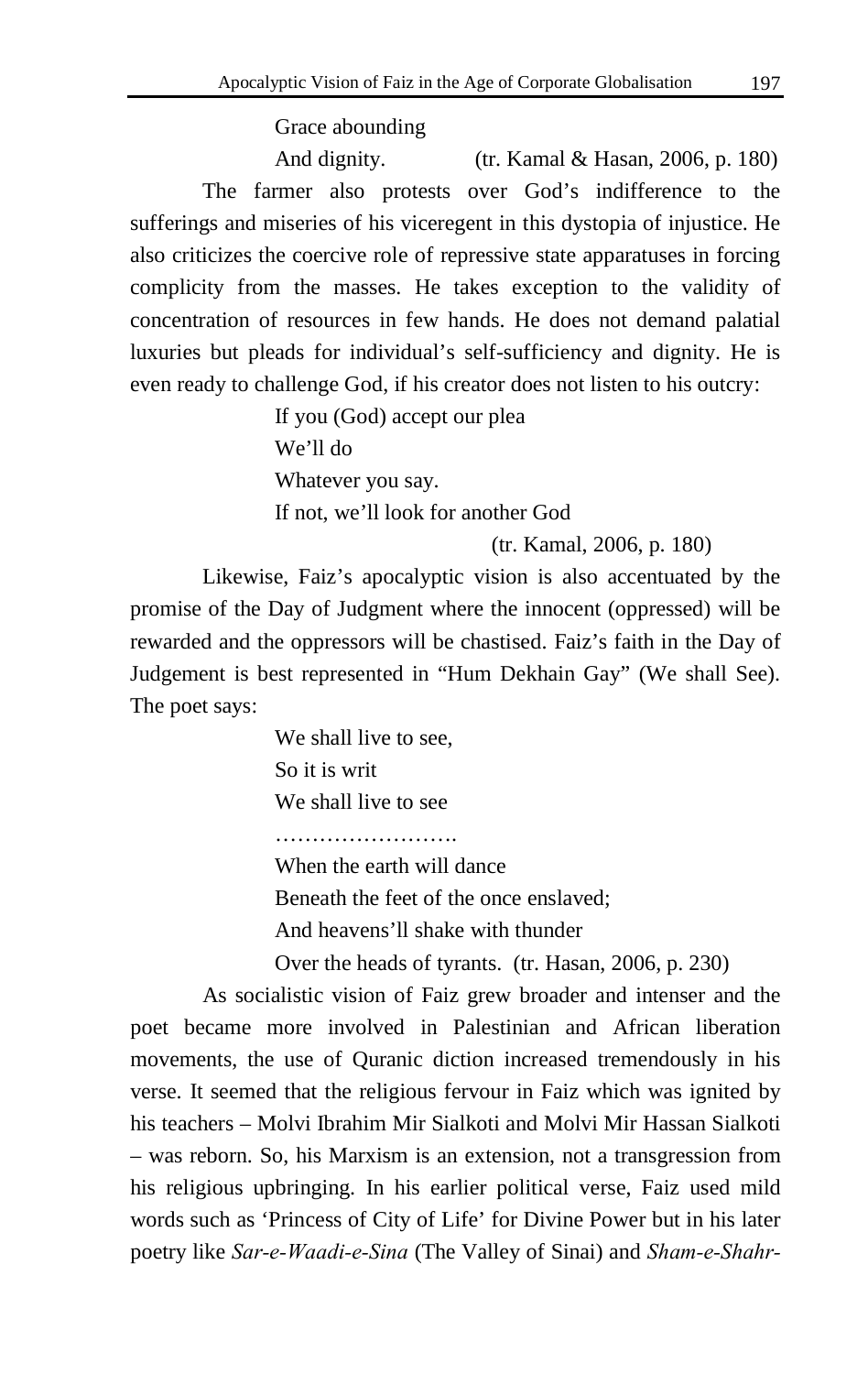*e-Yaran* (The Evening of the City of Friends), he persistently used Quranic diction for God.

> Not only the Quranic imagery but also the whole Quranic verses are interspersed in his later poems. In poems like 'Meri Arj Suno' (Listen to My Request) and 'Yabqa Wajho Raabiq' Marxist and monotheistic humanism are united and in poems like 'Mere Dard Ko Jo Zuban Mile' (If My Suffering Found a Tongue), one finds the reflection of Iqbal's philosophy of ego. (Malik, 2008, pp. 105-06)

Faiz laments smashed mirrors, diamond flakes and galaxies of Beirut. He invokes the heavenly powers to illumine the streets of Lebanon. His agony and optimism burst forth in the following lines:

One Palestine has been destroyed

By my enemies

But my agony has given birth

To innumerable Palestinians. (tr. Hassan, 2006, p. 196)

#### **Universality of Faiz's Apocalyptic Vision**

Faiz is internationalist in his ideological commitments. He did not confine himself to the cause of the oppressed in his homeland only. Of course, the frame of reference of his poetry was pre-dominatingly the oppressed of his motherland but his sympathies were enlarged. His most cherished human value is love and respect for the fellow human beings. His large-heartedness outlives national and political configurations. The poet glorifies the forces of progress and change across the time and across the cultures. He always expressed his position over issues of international significance with courage and conviction. "Ham Jo Tareek Rahon Me Maray Gae" (An Elegy for the Rosenbergs) is a befitting example of universality of his vision. The poem eulogises the sacrifices of the Rosenbergs – American Scientists – who were tried for leaking American Nuclear secrets to the USSR. Faiz defends the act of the scientists on ethical and humanistic grounds. The poet affirms that American scientists were morally justified in sharing nuclear secrets of America with the outside world. For the poet, it is no crime to share a scientific invention of common human interest with people beyond geographical boundaries. The poet praises American scientists as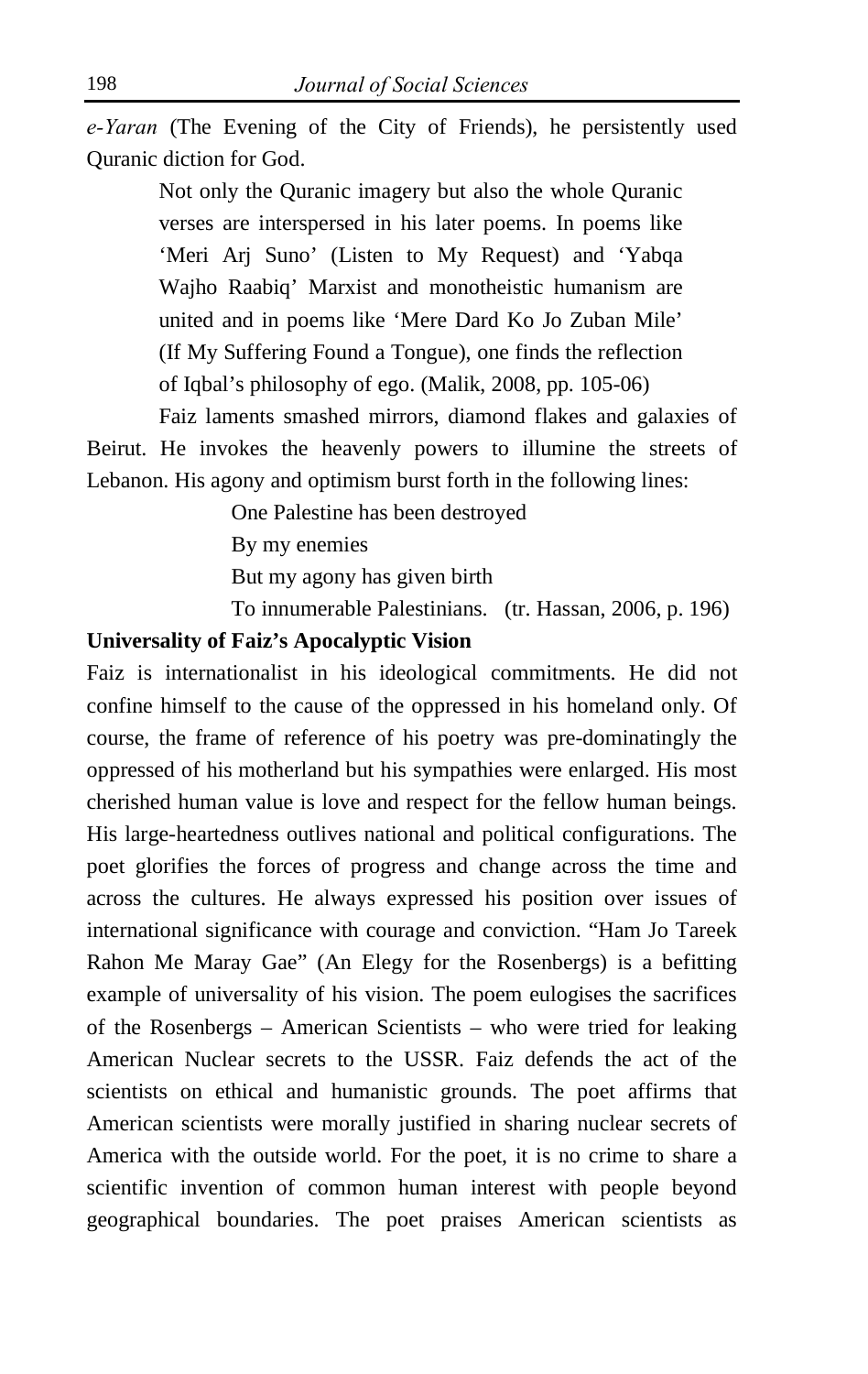benefactors of mankind whose sacrifice will continue to inspire and motivate the purveyors of truth and hope:

> But from the spot where we fell Others will set out, carrying our banner For we have shortened their journey Softened the pain they would have suffered Made the world of gift of our love We who fell by the wayside. (tr. Hasan, 2006, p. 194)

Faiz is a poet of creeds and faith. He had total conviction in them and therefore, he developed a close association and relationship between his life and art. He expresses these convictions through a mode not frustrating for the reader but clear and gripping. Faiz's dreamed future is antithetical to the prevailing evils of past and present like imperialist domination of African, Latin American and the Asian countries which held not only its political supremacy but also it was

> an active process of social and cultural deprivation. It tried to weaken and destroy whatever was good, progressive, and forward looking in the old feudal or pre-feudal structures, by way of arts, skills, customs, manners, dignity, human values and mental enlightenment. It tried to sustain and perpetuate whatever was bad, reactionary and backward looking: ignorance, superstition, servility and class exploitation. (Majeed, 2006, p. 34)

We can derive from this statement by Faiz that his dream is to establish a society which is forward looking, accommodating, tolerant and where arts, skills, customs and native human values are cherished and honored with dignity.

Faiz is not parochial in his dreams and desires. He repeatedly addresses Africans and Asians in his prose and poetry and advises them to get rid of the sense of inferiority complex, and they should take pride in being the writers of Asia and Africa and not of the west. Faiz says:

> For many Asian and African writers, international recognition still means some notice by the western media. Some of them are thus induced to set their sights while writing on western rather than their national readership, which frequently prevents both their experience and expression. There are enough nations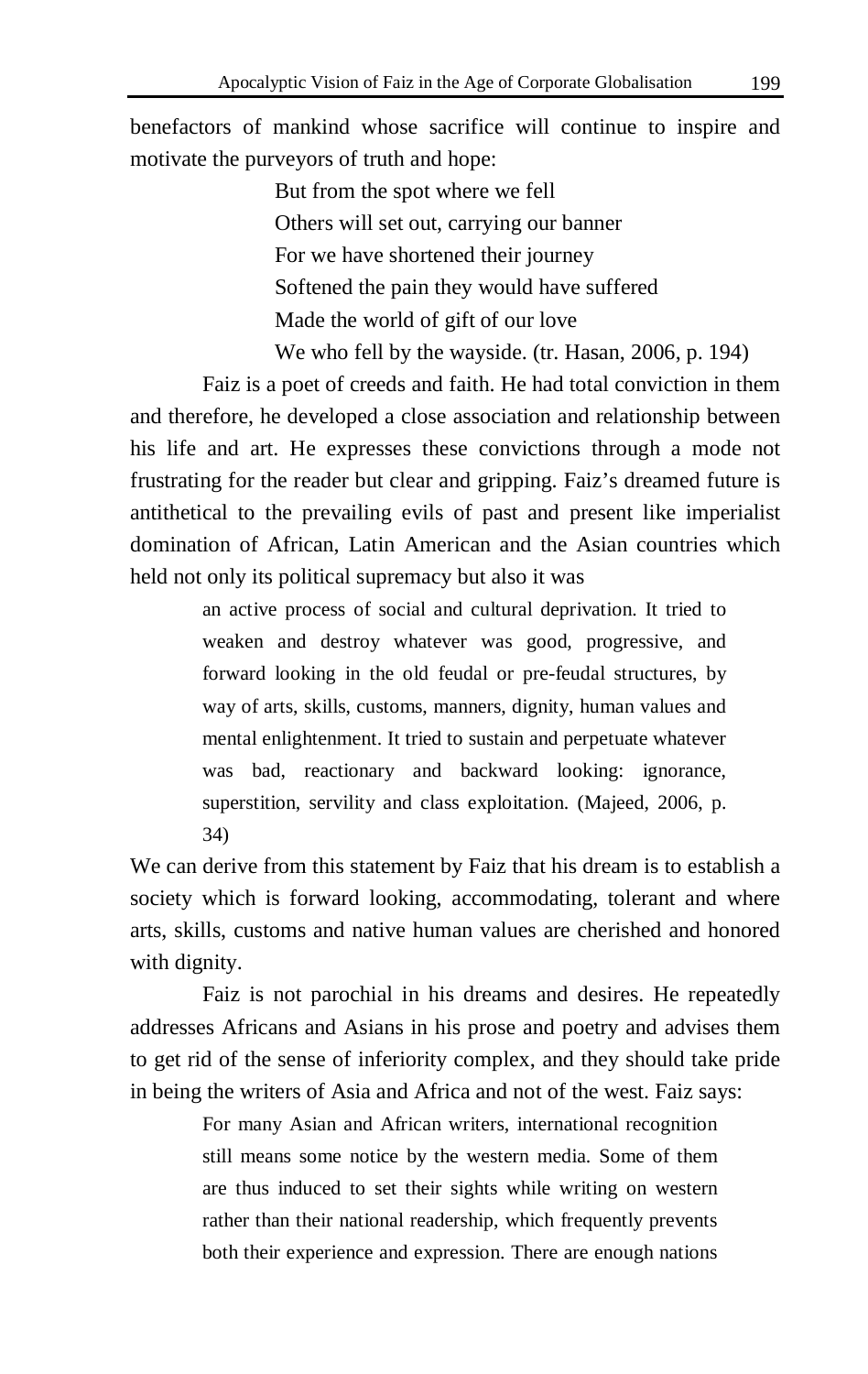in Asia and Africa to make any writer 'international' without any western certification, if he is recognized in one or both continents. This needs some rectification not only in the outlook of the writer, but also of his readers. (Majeed, 2008, pp. 51-52)

Expressing his internationalist vision, Faiz says:

As a poet or artist, even though I run no state and command no power, I am entitled …that I am my brother's keeper and my brother is the whole of mankind. (In Adeeb Khalid, n.d, p. 264)

#### **Faiz's Apocalypse – A Mixture of Romance and Revolution**

Progressive poetry of Faiz offers a mixture of romance and revolution. The poet has used romantic form and diction to express his political content. So Faiz's apocalyptic vision (dream) evolves from personal love into national love. His early poetry is passionately breathing with emotional love for his imaginary beloved:

Last night when I thought of you

All the deserts became fragrant with zephyrs.

Spring was everywhere and my heart

Suddenly came back to life. (tr. Hassan, 2006, p. 94)

The second phase of Faiz's maturation placed him face to face with oppressive socio-political reality and he admitted:

> Life has alienated me From the memory of your love. More enticing than you Is the suffering of this world! (tr. Hassan, 2006, p. 80)

This is the phase of Faiz's bristled soul with the miseries of his people. Both these streaks run side by side delicately intertwined in poetry. It is the compulsion of poetic mode to combine the two threads to make his expression suggestive and imaginative. It can, therefore, be divided into vertical steps: personal and collective. The two phases of poetry with their verticality refer to imaginative sublimation and gradual increase in intensity of emotion and gradual transference to greater referents of poetic symbolism. But unlike poetry, prose of Faiz is unidimensional. It is straight forward and affords no implications, connotations and suggestiveness. Its directness is its strength. One reason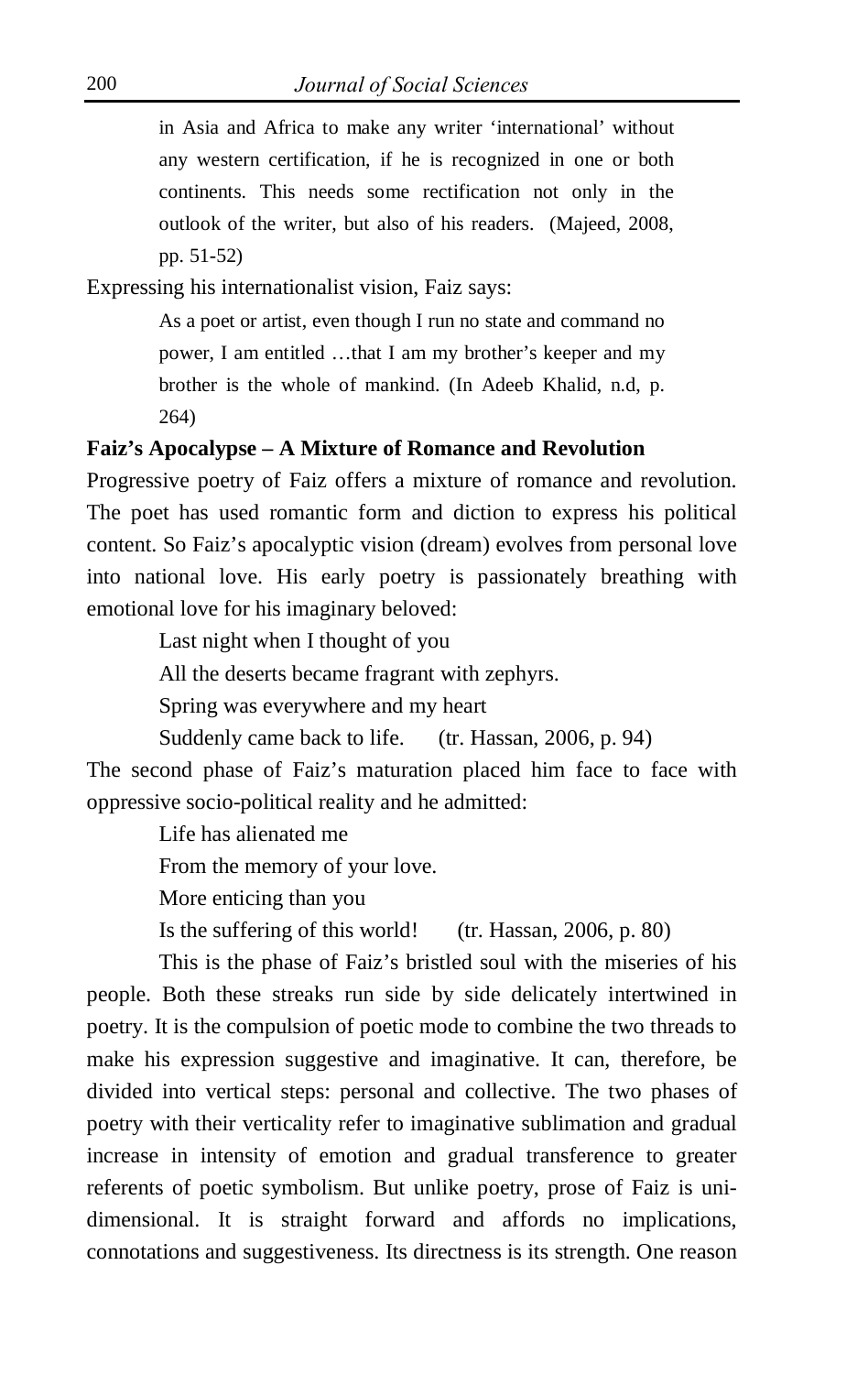of this mode is that most of the time he was writing for newspapers which seek direct communication to the reader. But he never lost sight of his dream and his ideal.

Faiz is consistently surfacing the romantic meaning and repressing the implied political meaning. The first layer makes Faiz's poetry immediately affective for the reader but the repressed meanings make the reader realize that it is not a cheap dream, rather it is his ideological destination shared by all the suffering masses of the world. In the words of Hafeez Malik, Faiz developed a "unique technique of *double entendre* in his fascinating verses which telescoped love and politics in a distinguishable duality-in-unity" (1967, p. 660). He may speak through symbols and metaphors but they do not carry the most prominent position in Faiz's poetry nor are they used for their own sake.

This blend of the romantic and the political has been evaluated by the critics and the readers of Faiz from different angles. Literary critics of Faiz like Prof Fateh Muhammad Malik and Shams-ur-Rehman Farooqi have dubbed the blend of the lyrical and the revolutionary in Faiz as ambivalence. Malik (2008) argues that the poetry of Faiz is conspicuous for conflict between the individual love and the collective love. This ambivalence reflects the poet's state of indecision about his artistic position. He is at once captivated by the feminine beauty of his beloved and dismayed over the bitter realities of life (p. 70). For Farooqi (2005), Faiz's glorification of the feminine charm runs counter to the progressive vision of art in which romantic love is considered a bourgeois sentimentality. Neither does this blend of tradition and innovation help maintain the tradition of Urdu romantic diction nor does it facilitate ideological strain of thought.

Those who disagree with the perspective of Malik and Farooqi argue that the blend of romance and revolution and tradition and modernity does not cause ambivalence in the poetry of Faiz. Instead, it has enlarged the scope of Urdu poetic tradition by embracing sociopolitical content in it. Furthermore, the mixture of the lyrical and the revolutionary is continuity as well as an evolution of Urdu poetic tradition. It is continuity that it retains traditional form and diction of Urdu poetry and it is an evolution as it transforms Urdu ghazal into a genre of socio-political content. To add to it, Faiz's treatment of love and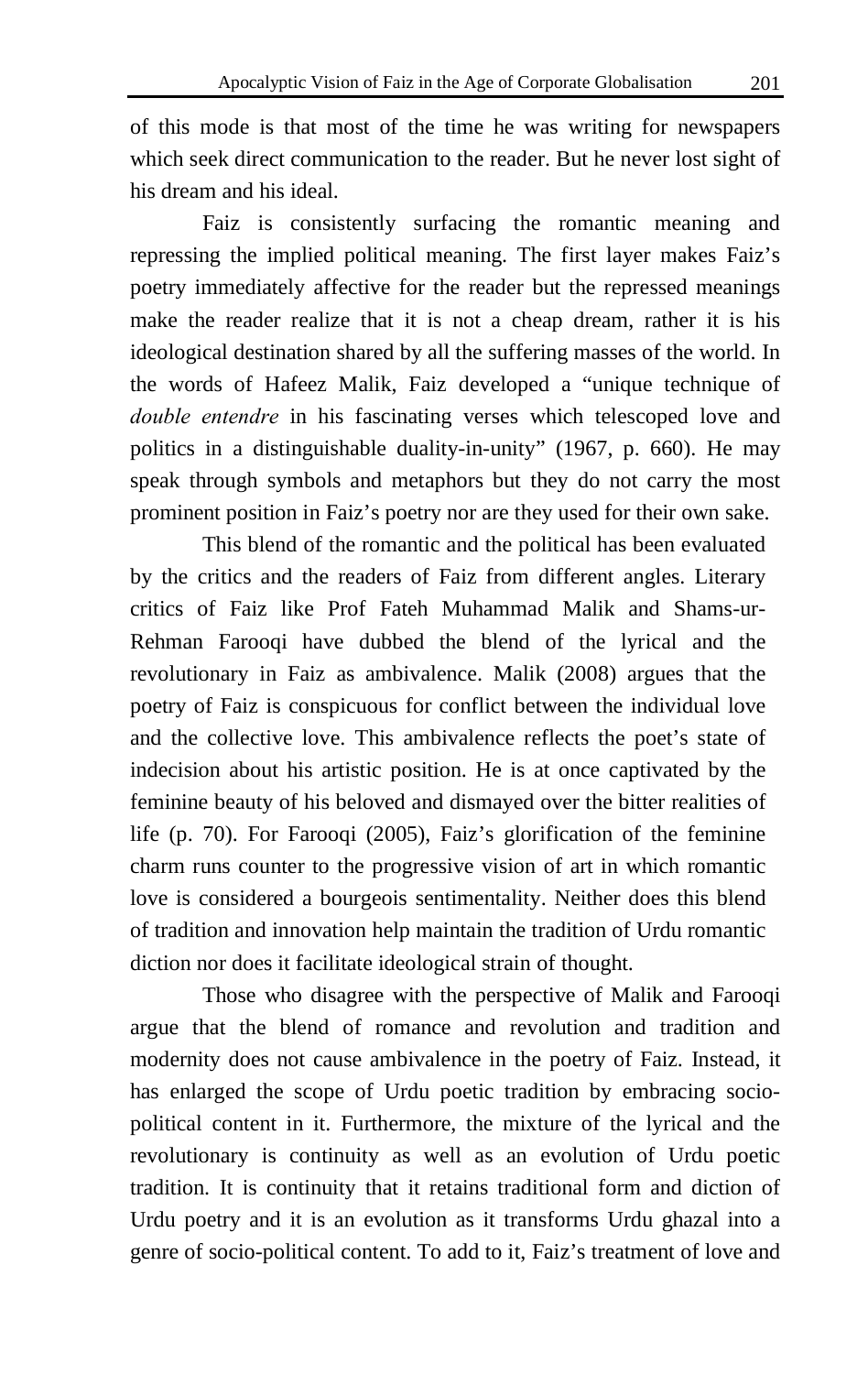romance is a radical departure from Urdu romantic poetic convention in which the beloved is treated as the goddess who is far above the approach of the earthly lovers and their desires. Agha Shahid Ali (1990) affirms that Faiz does not adore his beloved as a celestial being. In his verse, the lover is no longer an earthly worshipper who is dismayed over the impossibility of any reunion with his beloved. Rather he is a vibrant and dynamic social activist who forces his beloved to share his concern for the fellow beings. The author says:

> The beloved – an archetypal figure in Urdu poetry – can mean friend, woman, God. Faiz not only tapped into these meanings but extended them to include the Revolution… waiting for the revolution can be as agonizing and intoxicating as waiting for one's lovers. (1990, p. 132)

No doubt, Faiz had political affiliation with Marxist ideology and he used his poetry to express solidarity with the oppressed of the world but not at the cost of his profoundly artistic temperament. "Although personally Marxist-Leninist-oriented, he (Faiz) resisted accommodating his creative art within a given theoretical framework, never sacrificing his poetic integrity to the dictates of leftist ideology or text-book idealism" (Dryland, 1993, p. 171). Faiz used his pen as a tool for social change but he discarded the theory that art should become a tool for political propaganda. By mixing the tradition with contemporaneity, he avoided vulgarization of his art. "By humanizing his politics, Faiz avoided overpoliticisation of his verse" (p. 137). This criticism of the mixture of romance and revolution in Faiz establishes that the poet enlarges the scope of the emotion of love by elevating it to the level of an ideological commitment which is sine qua non for struggle and resistance against status quo. It also adds to the intellectual and aesthetic appeal of his political idealism.

## **Contemporary Intellectual and Political Significance of Apocalyptic Vision of Faiz**

One of the important issues of the current research is the relevance of apocalyptic vision of Faiz in this unipolar world of globalisation because the poetry of Faiz was written when the world was bipolar. The relevance of Faiz's futuristic dream of creation of an oppression-free world order in our age can properly be gauged by identifying economic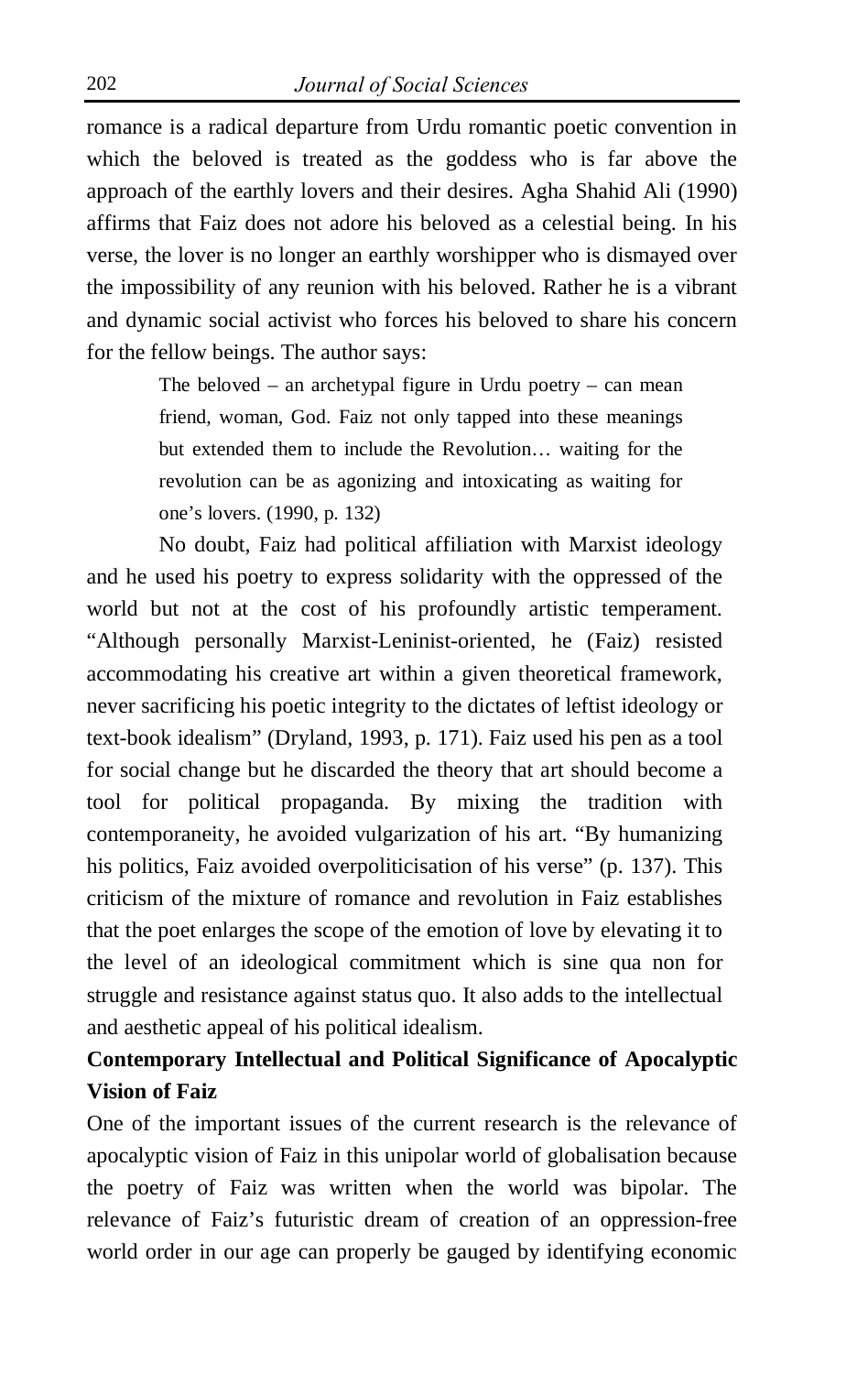parameters and priorities of globalised economy and the way it deals with the oppressed and the marginalised sections of society. Economic parameters of globalised world are free market, privatization, removal of all checks and balances on commerce and trade and elimination of workers union. Neo-liberalists and global agents claim that free market is the only way to achieve worldwide prosperity. But economic facts indicate that in post-war era, under the influence of international monetary institutions, developing countries have opened up their economies for free trade but it has not resulted in reduction of poverty in the developing societies. Rather privatization has increased the cost of public services, hence adding to the miseries of the poor. The only beneficiaries of deregulation are the transnational corporations. "The G-8 have consistently imposed a neo-liberal economic model that benefits the rich and powerful at the expense of the most destitute people in the world. This type of economics is characterized by privatization, deregulation and trade liberalization" (Hubbard & Miller, 2005, p. 3).

Furthermore, global agents who want to establish single currency system all over the world manipulate the economies of the developing world through financial institutions like IMF and World Bank which impose conditions on public spending in order to accelerate the process of deregulation:

> Neo-liberal economists from the pulpit of the World Bank and IMF also lay down strict budgetary constraints on public spending as a condition of receiving aid and loans. In doing so, they prevent countries in the developing world from hiring doctors, nurses and health workers and purchasing much-needed medicines to fight diseases such as HIV/AIDs. (Hubbard & Miller, 2005, p. 8)

So globalisation is a purely bourgeois enterprise whose sole motive seems to control material resources of the world and to reduce the share of the workers in national income and generated capital. There is no denying that poetry of Faiz has gained more prominence in the unipolar world which claims inevitability of bourgeois cultural and economic patterns of behavior and thought. Dr Zia-ul-Hassan (2012) argues that during bipolar world pulpit denounced Faiz and progressive writers as atheists and communist agents but now religious clerics recite verses of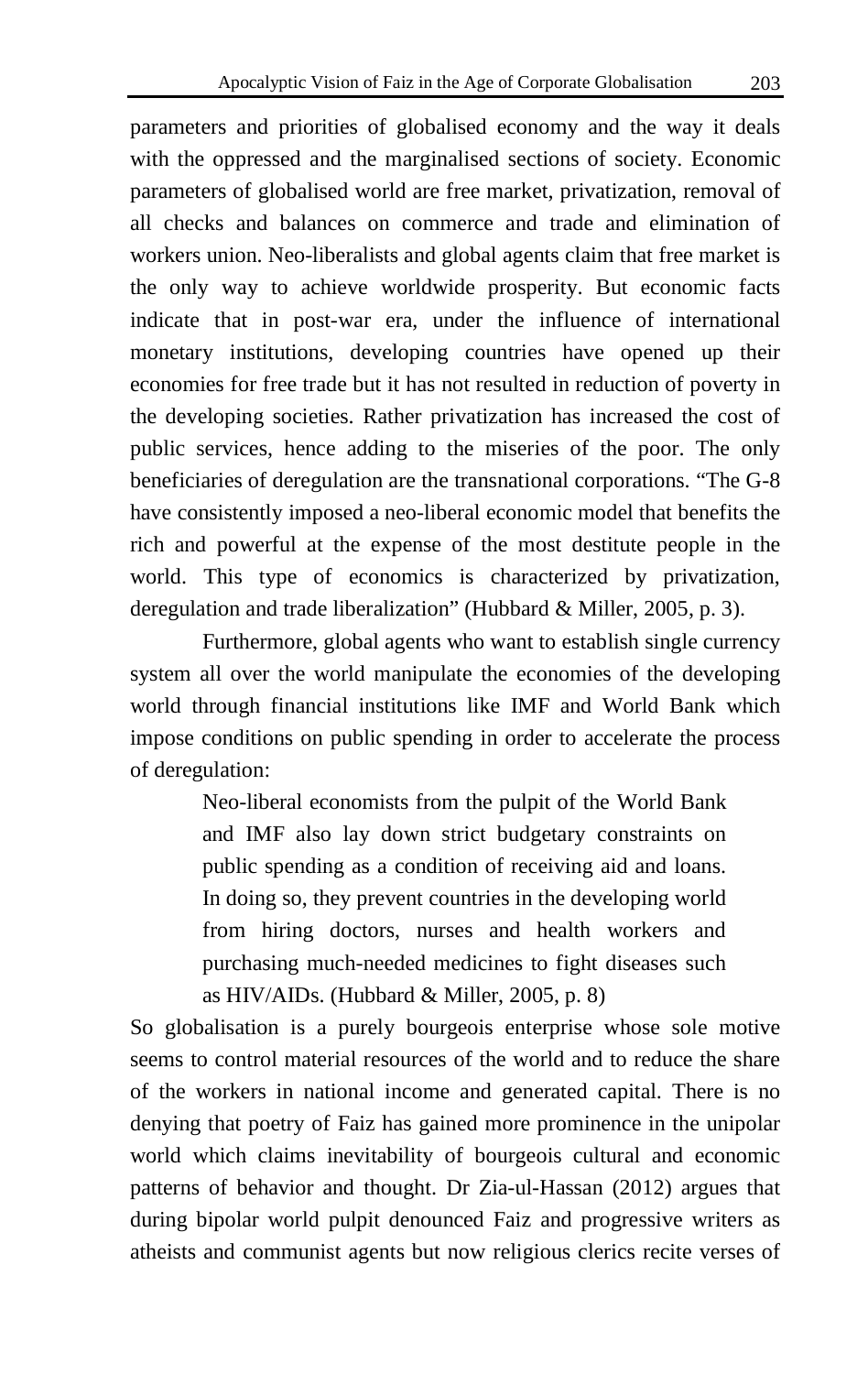Faiz in mounting a critique of America's economic imperialism. "In my analysis, after the death of Faiz the number of his readers has increased manifold and the influence of his poetry continues to grow unabated" (p. 170). The most important reason of popularity of Faiz is the element of future hope and optimism which is not a poetic far cry but it springs from the poet's dialectical vision of history. "Future optimism in the poetry of Faiz is not that of a lunatic's dream, it is borrowed from profound analysis of thousand years of human history" (p. 168).

Furthermore, Faiz does not remain confined to the poetic depiction of socio-economic oppression and injustice, he actually defines the way forward through social action to create an exploitation-free world order because he believes that the masses can no longer be permanently contained into submission to oppression and injustice. "If there is one thematic thread which runs through the history of cultural substance, it is the refusal of our people to permanently accept injustice" (Faiz, 1976, p. 30).

To conclude, Faiz's apocalyptic vision and his critique of capitalism is a literature of higher educative and political value to mount a criticism of the neo-imperialist world order particularly in the absence of left-wing politics and trade unionism.